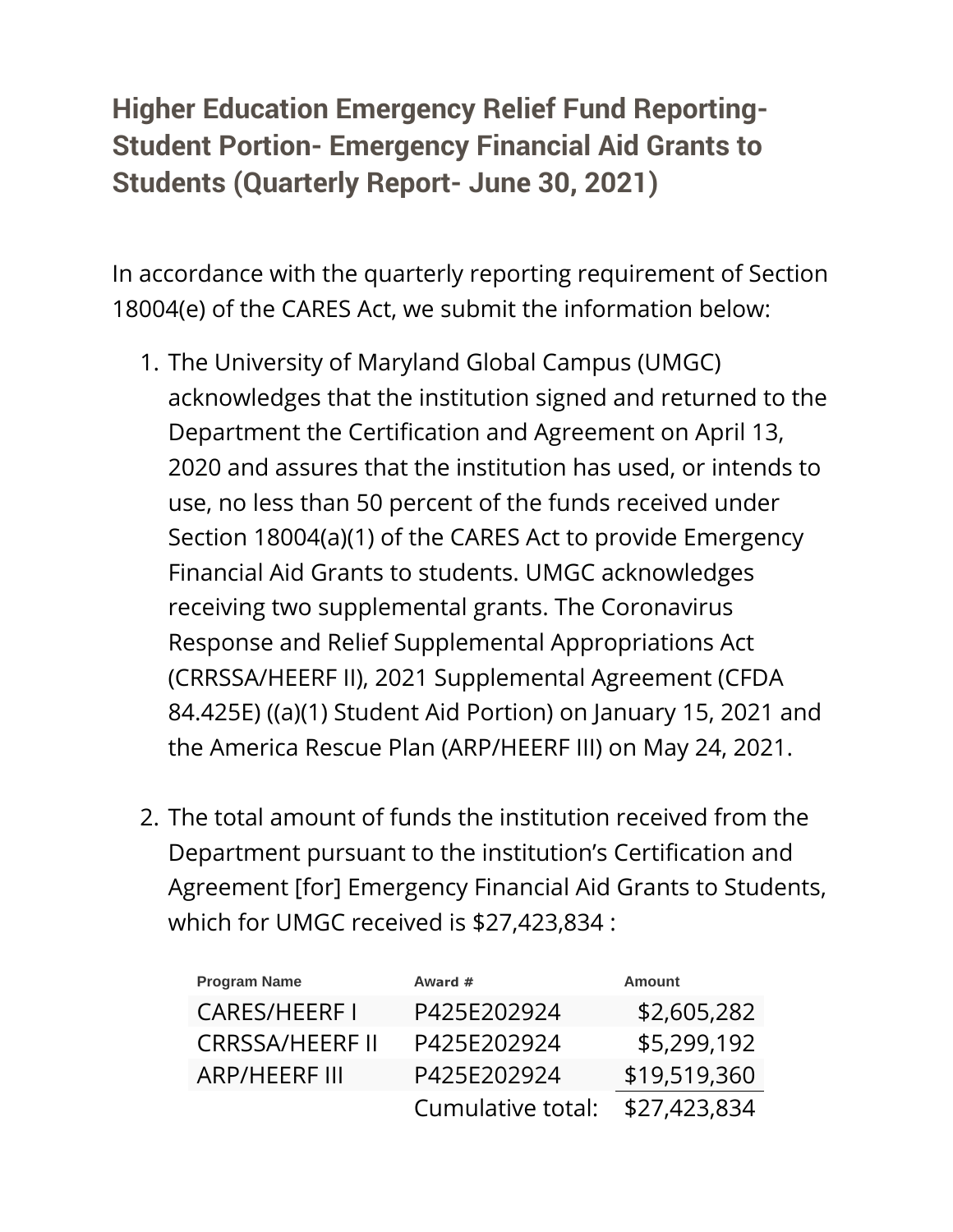3. The total cumulative amount of Emergency Financial Aid Grants distributed to students by UMGC under the CRRSAA and the ARP (a)(1) is **\$6,361,992** through **June 30, 2021** .

CRRSAA: 5,299,192 ARP: 1,062,800 Total: 6,361,992

- 4. UMGC has determined that approximately 15,100 students may be eligible to receive Emergency Financial Aid Grant to Students for the third session of the Spring, 2021 semester only (not enrolled in sessions one or two), based on FAFSA filing status and enrollment in the term under the ARP (a) (1).
- 5. The total number of students who have received an Emergency Financial Aid Grant to students under the CRRSAA and ARP (a)(1) is 10,498.
	- CRRSAA: 8,737
	- ARP: 1,761 Total: 10,498
- 6. University of Maryland Global Campus used the following methods to determine which students received Emergency Financial Aid Grant under the ARP (a) (1):
	- Undergraduates enrolled in an eligible program,
	- 2020-2021 FAFSA on file,
	- Pell eligible,
	- Enrolled in the third session (only) of the Spring, 2021 semester for a minimum of 3 credits,